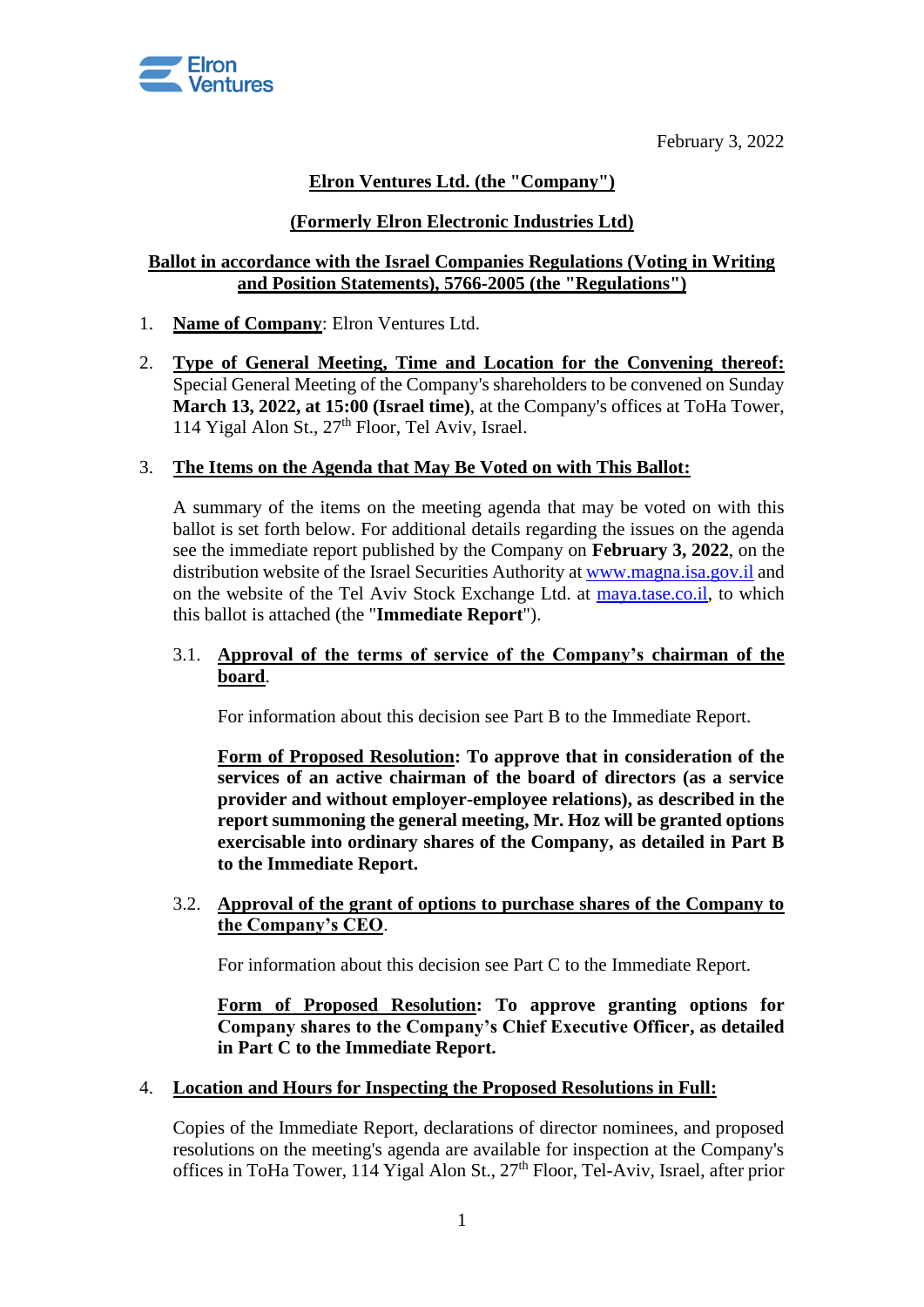

coordination with the Company's secretariat, at 972-3-6075555, Sunday through Thursday (excluding holidays and the eves of holidays) between 09:00 and 16:00, until the date of the meeting, as well as on the website of the Israel Securities Authority a[t https://www.magna.isa.gov.il](https://www.magna.isa.gov.il/) and on the website of the Tel Aviv Stock Exchange Ltd. at [https://maya.tase.co.il.](https://maya.tase.co.il/) In addition, this English translation of this Report will appear on the Company's website at <https://elronventures.com/>.

## 5. **The Required Majority for Approval of the Resolutions on the Agenda:**

- 5.1. The majority required for adoption of the proposed resolution set forth in Sections 3.1 and 3.2 above, is a majority of the shareholders entitled to vote and participating in the vote, in person or by proxy (including via ballot) provided that one of the following is fulfilled:
	- (1) The majority vote count at the general meeting will include a majority of all votes of shareholders participating in the vote who are not controlling shareholders in the Company or have personal interest in approving the appointment. The vote count of such shareholders shall not take into account abstaining votes. Section 276 of the Companies Law shall apply, mutatis mutandis, to a shareholder who has personal interest.
	- (2) The total dissenting votes among the shareholders specified in Section 5.1.1 above, does not exceed two percent (2%) of the total voting rights in the Company.

It shall be noted that the Company's compensation committee and the board of directors shall be entitled to approve the grant of options to the Company's CEO as set forth in section 3.2 above in accordance with section  $272(c1)(2)$  of the Companies Law, even if the general meeting of shareholders shall oppose to its approval, insofar as the compensation committee followed by the board of directors shall resolve, based on detailed grounds and following re-discussions regarding the relevant decision, whereby they considered, among others, the general meeting's opposition.

The Company is a "public granddaughter company", as defined in section 276A(c) of the Companies Law.

- 5.2. The controlling shareholder of the Company, Discount Investment Corporation Ltd., does not hold the majority required to approve the resolutions set forth in section 3.1 and section 3.2 above.
- 5.3. According to section 276 of the Companies Law, a shareholder that participates in the general meeting vote on a decision that is on the agenda, whether in person or by proxy, shall notify the Company, prior to the vote at the meeting, or if the vote is via ballot – on Part Two of the ballot, where applicable, if he is a controlling shareholder in the Company or someone on his behalf or if he has a personal interest in approving the resolution or not, and a description of the relevant personal interest.
- 5.4. A shareholder that fails to mark on Part Two of the ballot, in the designated spot, or marked "yes" and did not describe as required, shall not vote on such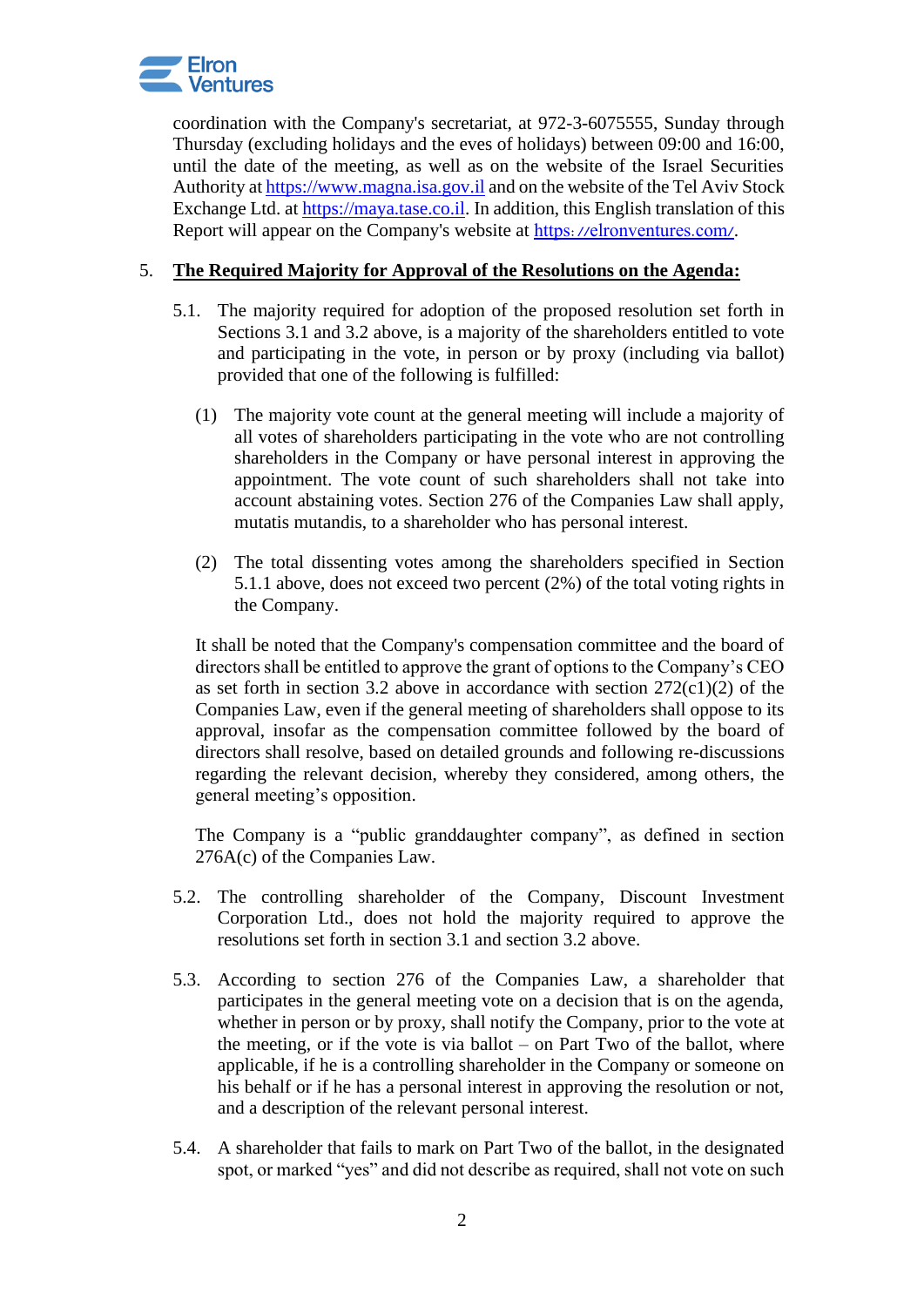

resolution and his vote shall not be counted for such resolution.

5.5. In accordance with the voting regulations and the directive of the Securities Authority dated November 30, 2011, on disclosure regarding the voting of stakeholders, senior officials and institutional bodies at meetings (the "**Guidance**"), stakeholders, senior officials and institutional bodies (the "**Voters**"), as defined in the regulations and the Guidance, the Voters at the meeting, regarding a decision that is on the agenda, shall present to the Company in the process of their vote, the details required in accordance with the regulations and section 2(b) of the Guidance, and if they voted via proxy, the Voter or the proxy will provide the details also regarding the proxy. In addition, details will be provided regarding any relationship between the Voter or the proxy (who has no personal interest) and the Company or any of its controlling shareholders or its senior executives, including employeremployee relationships, business relationships, etc. and details of their nature.

# 6. **Legal Quorum and Adjourned Meeting:**

- 6.1. A legal quorum shall be constituted when at least two shareholders, holding collectively more than 33.3% of the issued shares conferring voting rights in the Company, are present in person or by proxy, within half an hour from the time set for the meeting to begin (a "**Quorum**"). If a Quorum is not present in the general meeting within half an hour from the time set for the meeting to begin, the meeting shall stand adjourned to next week on the same day at the same time and place (the "**Adjourned Meeting**"), i.e., **Sunday, March 20, 2022, at 15:00**. If a Quorum is not present at the Adjourned Meeting within half an hour from the time set for the meeting, then one shareholder, holding at least 25% of the issued share capital of the Company, present in person or by proxy, shall constitute a legal quorum.
- 6.2. A meeting at which a Quorum is present is entitled to decide on adjourn the meeting to a different time and place that will be decided; at the Adjourned Meeting no matter will be discussed except matters that were on the agenda of the original meeting and for which a decision had not been reached.

## 7. **Record Date:**

The record date entitling a shareholder to participate in and vote at the general meeting and an adjourned meeting, in accordance with Section 182 of the Companies Law and regulation 3 of the voting regulations, is the close of trading on the Tel Aviv Stock Exchange Ltd. (TASE) on **Sunday, February 13, 2022** (henceforth: the "**Record Date**"). If there is no trading on the Record Date, the record date will be the last trading day preceding such date.

## 8. **Manner of Voting and Validity of Ballot:**

8.1. A shareholder whose shares are registered with a TASE member (henceforth: "**Non-registered Shareholder**") is entitled to receive confirmation of ownership from such TASE member, at the TASE member's branch or via post to his or her address for the cost of postage only, upon request, provided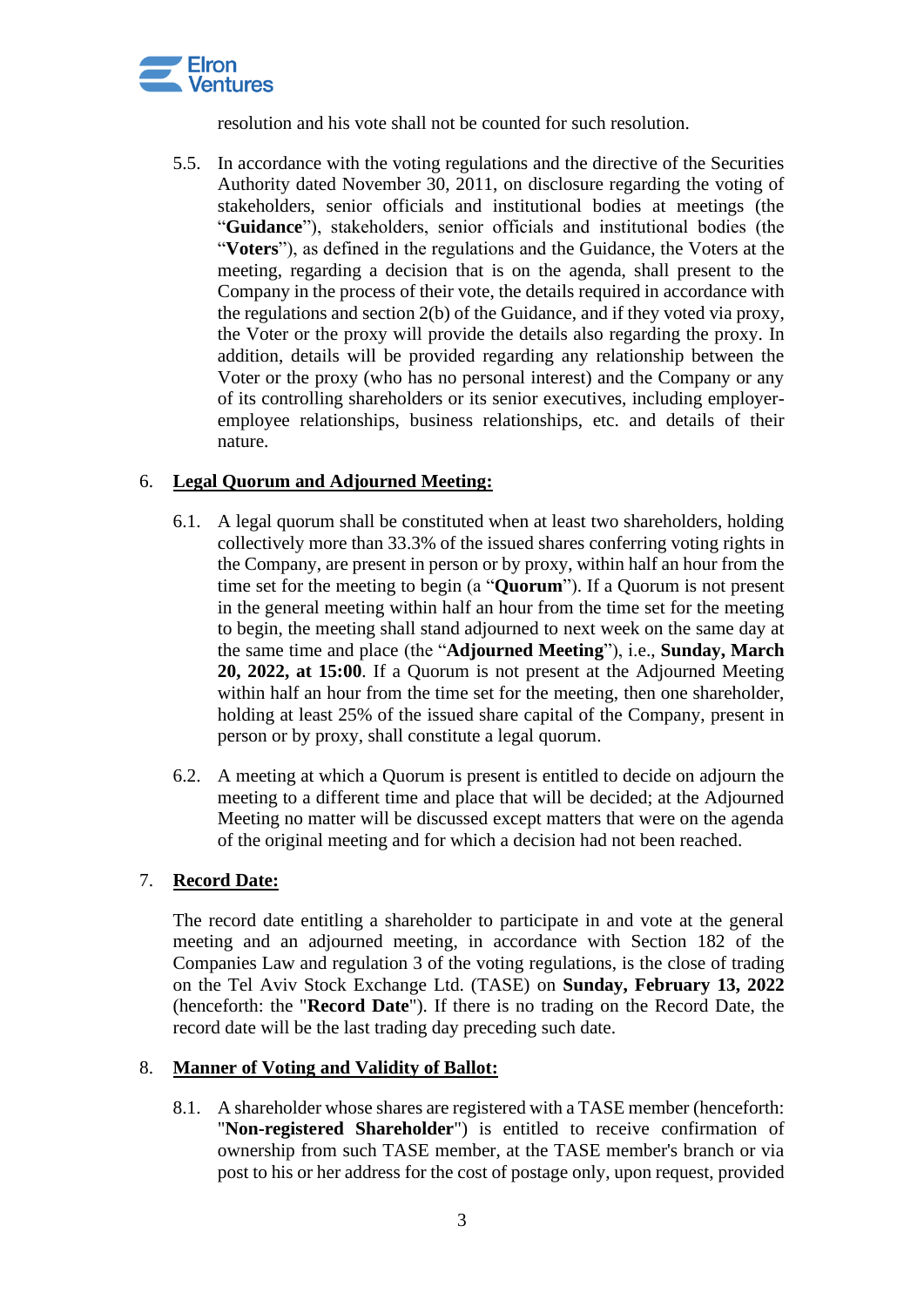

such request was made in advance for a specific securities account. A Nonregistered Shareholder may request to have the ownership confirmation sent to the Company via the internet voting system.

- 8.2. Regarding a Non-registered Shareholder, the ballot (if non-electronic) will be valid only if such confirmation of ownership is provided along with it or if a confirmation of ownership was sent to the Company via the internet voting system. The ballot of a Non-registered Shareholder should be delivered to the Company along with the confirmation of ownership, such that the ballot will arrive at the Company's registered offices **no later than four hours prior to the time set for the meeting** (i.e., no later than **Sunday, March 13, 2022, at 11:00**).
- 8.3. Regarding a shareholder that is registered in the Company's register of shareholders, the ballot will be valid only if a photocopy of his identity card or passport or in case of a corporation - certificate of incorporation, is provided along with it. A registered shareholder's ballot shall be delivered to the Company, along with a photocopy of his identity card or passport or certificate of incorporation, **up to six hours prior to the time set for the general meeting** (i.e., by **Sunday, March 13, 2022, at 09:00**).
- 8.4. A ballot in which a shareholder has indicated his manner of voting, which has reached the Company by the deadline set for this as stated above, will be considered present at the meeting regarding the existence of the legal quorum.
- 8.5. Written voting will be done through Part Two of this ballot, in which the shareholder will indicate the manner in which he votes on the resolutions on the agenda and will deliver it to the Company or send it by registered mail. In this regard, the "date of service" is the date on which the written ballot and the documents attached to it were received at the Company's offices as detailed below.

## 9. **Voting via Internet Voting System:**

- 9.1. A Non-registered Shareholder may vote on a resolution that is on the agenda as described above, by submitting a ballot via the internet voting system (henceforth: "**Electronic Ballot**").
- 9.2. The Electronic Ballot will open for voting at the end of the Record Date. Voting via the internet voting system will close **6 hours prior to the time set for the meeting** (i.e., until **Sunday, March 13, 2022, at 09:00**), at which time the internet voting system will be closed.
- 9.3. The internet voting may be amended or cancelled up until the internet voting system is closed, after which it will not be possible to change it via the internet voting system. Should a shareholder vote via more than one method, the later vote will be counted. In this regard, a vote cast in person or by proxy will be considered to have been cast later than a vote cast by Electronic Ballot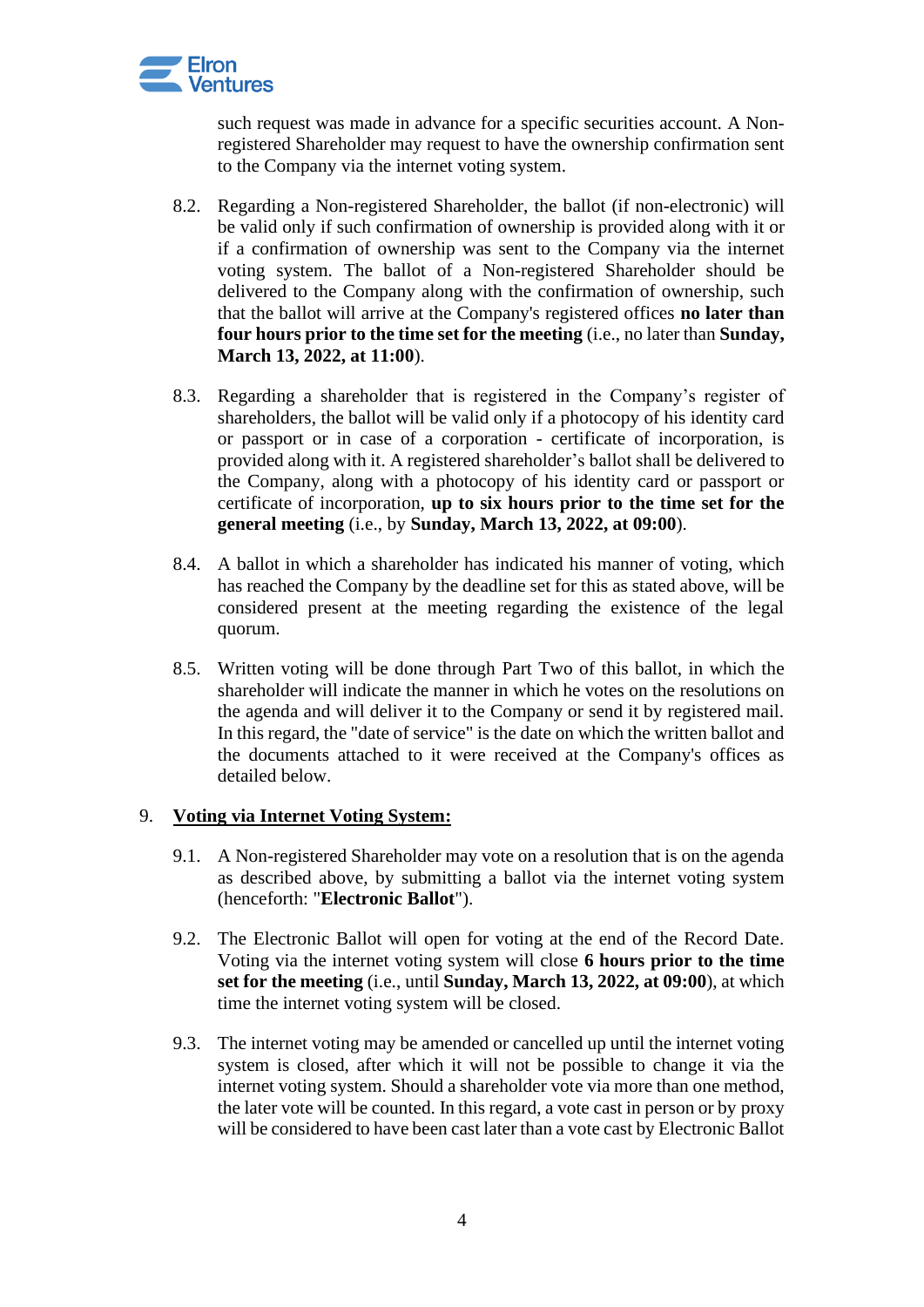

### 10. **Address for Delivering Ballots and Position Statements:**

The Company's offices at ToHa Tower,  $114$  Yigal Alon St.,  $27<sup>th</sup>$  Floor, Tel-Aviv, Israel.

### 11. **Deadlines for Submitting Position Statements and the Board of Directors' Response:**

- 11.1. The deadline for submitting position statements to the Company is **up to ten days prior to the date set for the meeting**.
- 11.2. The deadline for submitting the board of directors' response to position statements, insofar as shareholders have submitted position statements to the board of directors and the board of directors has elected to submit a response to such position statements, is **no later than five days prior to the time set for the meeting**.

### 12. **Distribution Website and TASE Website Addresses for Accessing Ballots and Position Statements:**

The addresses of the Israel Securities Authority and TASE websites on which the ballot and position statements may be accessed are as follows: Israel Securities Authority distribution website: [https://www.magna.isa.gov.il](https://www.magna.isa.gov.il/) (the "**Distribution Website**"); TASE website: [https://maya.tase.co.il](https://maya.tase.co.il/) (the "**TASE Website**").

#### 13. **Receipt of Ballot and Position Statements:**

A Non-registered Shareholder is entitled to receive via email (to the email address in the TASE member's possession), free of charge, a link to copies of the ballot and position statements on the Distribution Website from the TASE member with whom his shares are registered, unless such shareholder notified the TASE member that he does not wish to receive the link, or wishes to receive ballots by post for a fee. The notification regarding ballots will apply to position statements as well.

#### 14. **Inspection of Ballots:**

One or more shareholders, who on the Record Date hold at least five percent (5%) of all voting rights in the Company, and who hold such percentage of all the voting rights in the Company that are not held by a controlling shareholder of the Company as defined in Section 268 of the Companies Law ("**Controlling Shareholder**"), is entitled following the general meeting, in person or by proxy, to inspect the ballots at the Company's offices (whose address appears in Section 4 above) during regular business hours, as detailed in Regulation 10(A) of the Regulations.

The number of shares constituting 5% of all voting rights in the Company is 2,596,044 ordinary shares of the Company.

The number of shares constituting 5% of all voting rights in the Company that are not held by a Controlling Shareholder, including through institutional parties under the control thereof, is 1,032,449 ordinary shares of the Company.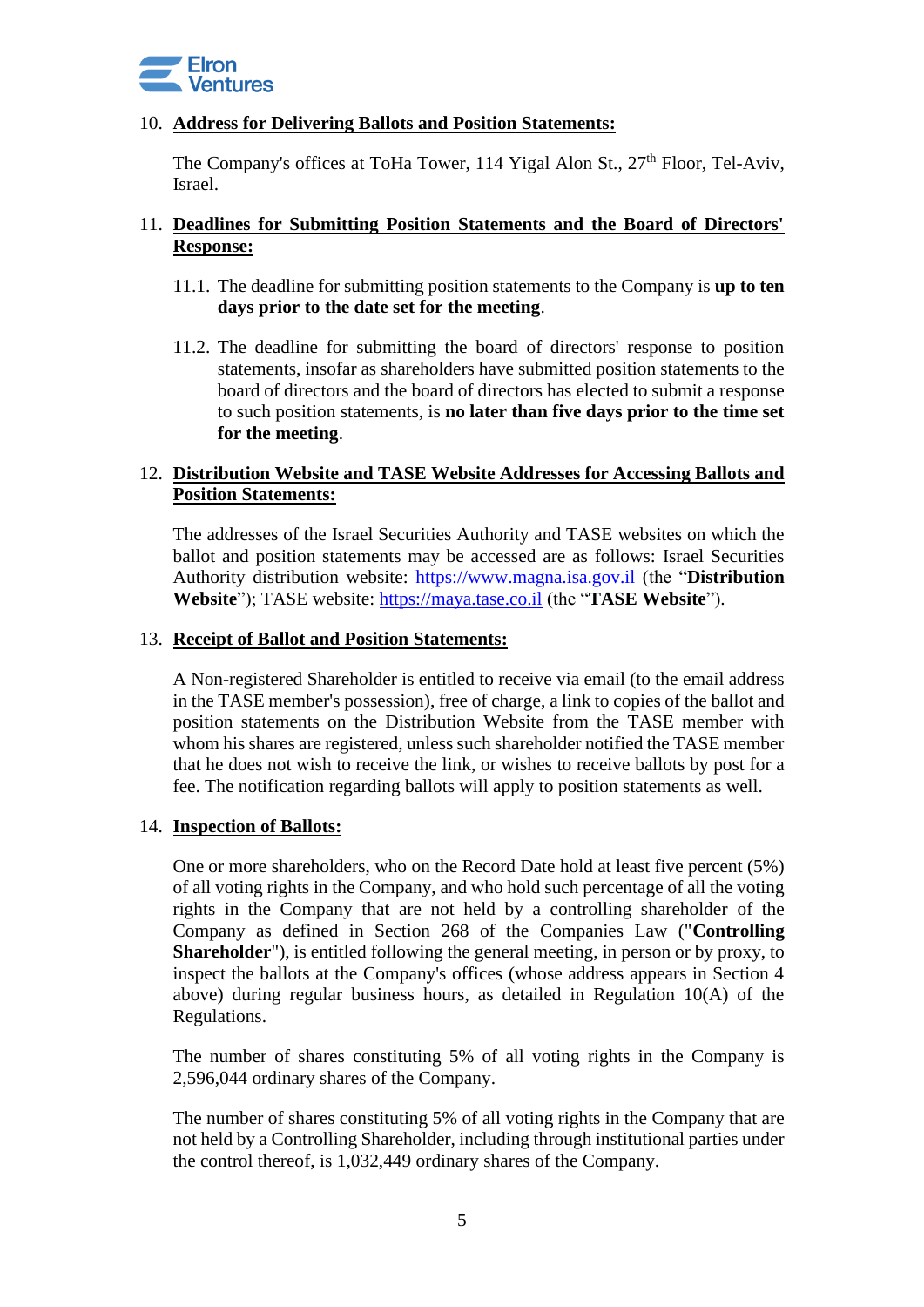

#### 15. **Changes in Meeting Agenda:**

After the ballot is published, there may be changes in the agenda, including the addition of an item to the agenda, position statements may be released; the updated agenda and the position statements released in the Company's filings will be available on the Distribution Website, whose address appears in Section 12 above.

#### 16. **Deadline for Submitting Amended Ballot:**

A shareholder's request under section 66(b) of the Companies Law to include an issue in the agenda of the general meeting shall be furnished to the Company **up to seven (7) days after the general meeting is summoned**. If such a request is made, the issue may be added to the agenda and its details will appear on the Distribution Website. In such a case, the Company will publish a revised summon **no later than seven (7) days after the deadline for the submission of a shareholder's request to include an issue on the agenda**, as stated above. The Company will publish an amended ballot on the day the amended summon is published.

**Shareholders should mark their votes on the items on the agenda in Part Two of the ballot.**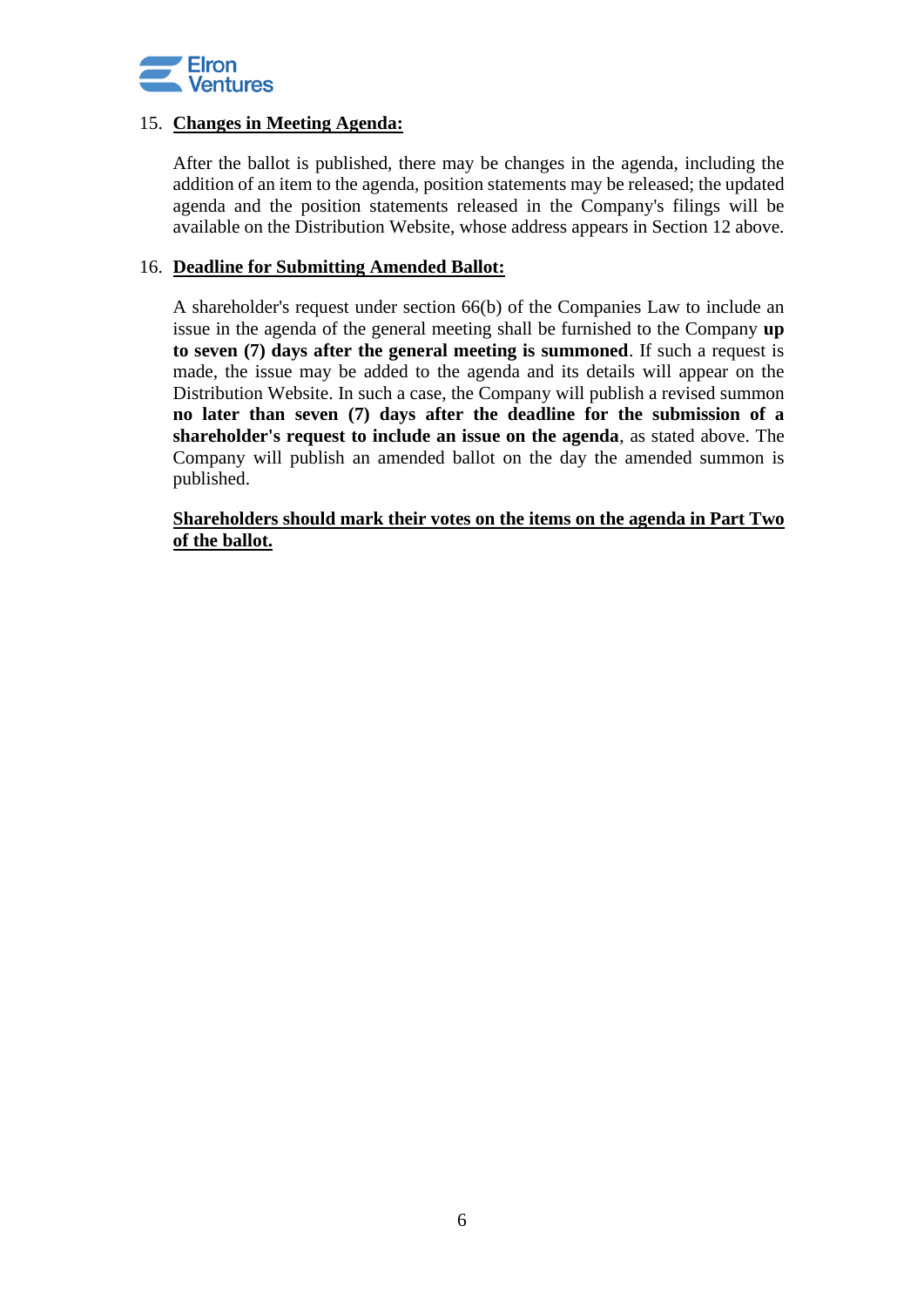

## **Ballot – Part Two**

**Company name:** Elron Ventures Ltd., Corporation Number 520028036.

**Company address (for submitting and delivering ballots):** The Company's offices in ToHa Tower, 114 Yigal Alon St.,  $27<sup>th</sup>$  Floor, Tel-Aviv, Israel.

**Time of meeting:** Sunday, March 13, 2022, at 15:00.

**Type of meeting:** Special and Annual General Meeting.

**Record date for entitling a shareholder to vote at the general meeting:** the end of the trading day at TASE which will be on Sunday, February 13, 2022 (the "**Record Date**"). If there is no trading on the Record Date, the record date will be the last trading day preceding such date.

### **Shareholder Information**

- 1. Name of shareholder:
- 2. I.D. No.:
- 3. If the shareholder does not have an Israeli identity card –

Passport No.:

Country of issue:

Valid until:

4. If the shareholder is a corporation –

Corporation No.:

Country of incorporation:

5. Related Party, Senior Officer and Institutional Investor: Please indicate if you are:

|                                                                                                                                                  | $Yes*$ | N <sub>0</sub> |
|--------------------------------------------------------------------------------------------------------------------------------------------------|--------|----------------|
| Related Party (as defined in section 1 of the<br>Securities Law, 5728-1968)                                                                      |        |                |
| Senior Officer (as defined in section 1 of<br>the Securities Law, 5728-1968)                                                                     |        |                |
| Institutional Investor (as defined in<br>regulation 1 of the Companies Regulations<br>(voting in writing and positions statements,<br>5766-2005) |        |                |

\*If the answer is positive – please specify any relationship between the voter (who does not have personal interest) or his proxy and the Company or any of the controlling shareholders or a senior official, including employer-employee relations, business relations, etc. and details of their nature:

\_\_\_\_\_\_\_\_\_\_\_\_\_\_\_\_\_\_\_\_\_\_\_\_\_\_\_\_\_\_\_\_\_\_\_\_\_\_\_\_\_\_\_\_\_\_\_\_\_\_\_\_\_\_\_\_\_\_\_\_\_\_\_\_\_\_ \_\_\_\_\_\_\_\_\_\_\_\_\_\_\_\_\_\_\_\_\_\_\_\_\_\_\_\_\_\_\_\_\_\_\_\_\_\_\_\_\_\_\_\_\_\_\_\_\_\_\_\_\_\_\_\_\_\_\_\_\_\_\_\_\_\_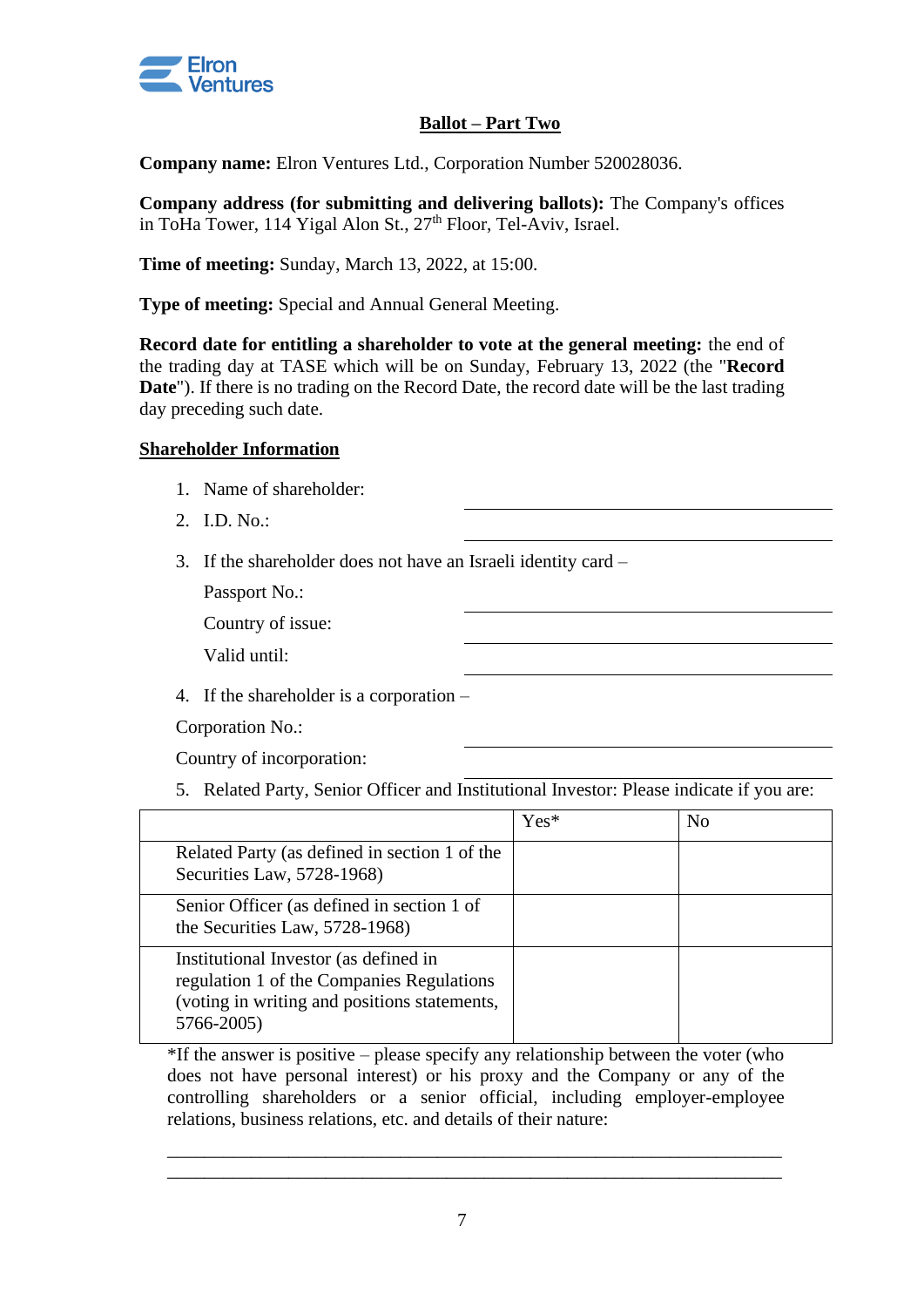

# **Mark Vote**:

| Mark vote <sup>1</sup> |                |                | Regarding the approval of a transaction in<br>accordance with sections 255 and 272<br>through 275 of the Companies Law, for<br>which the majority required for approval is<br>not a simple majority - are you a<br>controlling shareholder or have personal<br>interest in the resolution? <sup>2</sup> |                |
|------------------------|----------------|----------------|---------------------------------------------------------------------------------------------------------------------------------------------------------------------------------------------------------------------------------------------------------------------------------------------------------|----------------|
| <b>FOR</b>             | <b>ABSTAIN</b> | <b>AGAINST</b> | Yes**                                                                                                                                                                                                                                                                                                   | N <sub>0</sub> |
|                        |                |                |                                                                                                                                                                                                                                                                                                         |                |
|                        |                |                |                                                                                                                                                                                                                                                                                                         |                |
|                        |                |                |                                                                                                                                                                                                                                                                                                         |                |
|                        |                |                |                                                                                                                                                                                                                                                                                                         |                |
|                        |                |                |                                                                                                                                                                                                                                                                                                         |                |
|                        |                |                |                                                                                                                                                                                                                                                                                                         |                |
|                        |                |                |                                                                                                                                                                                                                                                                                                         |                |
|                        |                |                |                                                                                                                                                                                                                                                                                                         |                |
|                        |                |                |                                                                                                                                                                                                                                                                                                         |                |
|                        |                |                |                                                                                                                                                                                                                                                                                                         |                |
|                        |                |                |                                                                                                                                                                                                                                                                                                         |                |
|                        |                |                |                                                                                                                                                                                                                                                                                                         |                |
|                        |                |                |                                                                                                                                                                                                                                                                                                         |                |
|                        |                |                |                                                                                                                                                                                                                                                                                                         |                |
|                        |                |                |                                                                                                                                                                                                                                                                                                         |                |
|                        |                |                |                                                                                                                                                                                                                                                                                                         |                |
|                        |                |                |                                                                                                                                                                                                                                                                                                         |                |

\*\* If the answer is positive – please specify why you are considered a controlling shareholder or someone on his behalf or why you have a personal interest in the decision:

\_\_\_\_\_\_\_\_\_\_\_\_\_\_\_\_\_\_\_\_\_\_\_\_\_\_\_\_\_\_\_\_\_\_\_\_\_\_\_\_\_\_\_\_\_\_\_\_\_\_\_\_\_\_\_\_\_\_\_\_\_\_\_\_\_\_\_\_\_ \_\_\_\_\_\_\_\_\_\_\_\_\_\_\_\_\_\_\_\_\_\_\_\_\_\_\_\_\_\_\_\_\_\_\_\_\_\_\_\_\_\_\_\_\_\_\_\_\_\_\_\_\_\_\_\_\_\_\_\_\_\_\_\_\_\_\_\_\_

 $\overline{\phantom{a}}$ 

**Date Signature** 

 $1$  No mark will be considered to have been voted ABSTAIN on the applicable issue.

<sup>&</sup>lt;sup>2</sup> A shareholder who does not complete this column or who marks "yes" and does not specify, his vote will not be counted. There is no need to specify a personal interest in approving the appointment that is not the result of a relationship with the controlling shareholder.